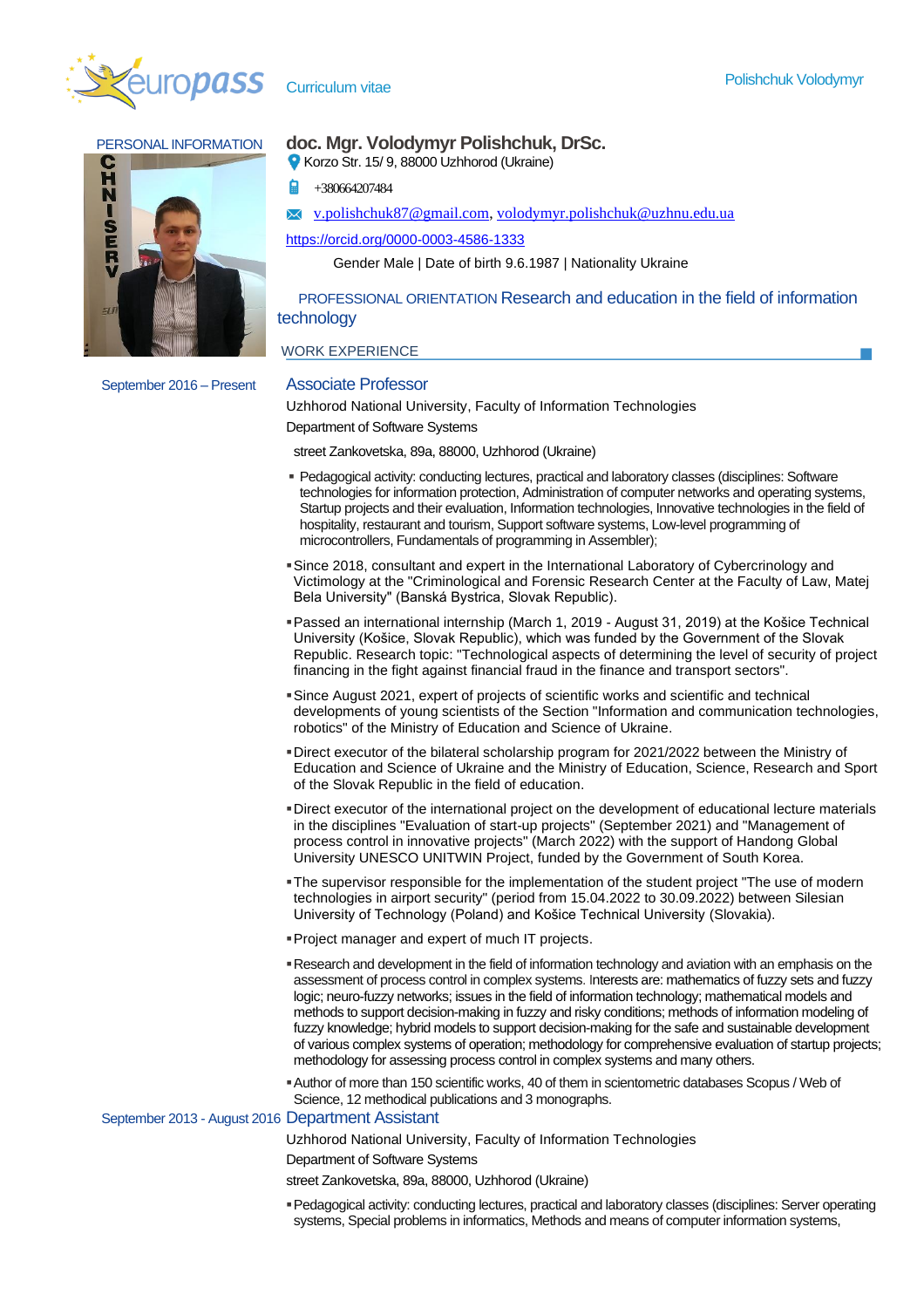

| Curriculum vitae                                                                                                                                                                | <b>Polishchuk Volodymyr</b> |
|---------------------------------------------------------------------------------------------------------------------------------------------------------------------------------|-----------------------------|
| Software technologies of information protection, Administration of computer networks and information<br>systems, Basics of programming in language Assembler);                  |                             |
| • Research and development in the field of information technology, namely fuzzy models and methods of<br>assessing the creditworthiness of enterprises and investment projects. |                             |

| August 2012 - September 2013 Department Assistant |                                                                                                                                                                                          |                                               |                                                                                                     |                                      |                |  |
|---------------------------------------------------|------------------------------------------------------------------------------------------------------------------------------------------------------------------------------------------|-----------------------------------------------|-----------------------------------------------------------------------------------------------------|--------------------------------------|----------------|--|
|                                                   |                                                                                                                                                                                          |                                               | Transcarpathian State University, Faculty of Information Technologies                               |                                      |                |  |
|                                                   | Department of Information Control Systems and Technologies                                                                                                                               |                                               |                                                                                                     |                                      |                |  |
|                                                   | street Zankovetska, 89a, 88000, Uzhhorod (Ukraine)                                                                                                                                       |                                               |                                                                                                     |                                      |                |  |
|                                                   | " Pedagogical activity: conducting lectures, practical and laboratory classes (disciplines: System analysis,<br>Computer and software systems, Basics of compiling linguistic programs); |                                               |                                                                                                     |                                      |                |  |
|                                                   | Research and development in the field of information technology, namely fuzzy models and methods of<br>assessing the creditworthiness of enterprises and investment projects.            |                                               |                                                                                                     |                                      |                |  |
| July 2008 - August 2012                           | <b>Bank employee</b>                                                                                                                                                                     |                                               |                                                                                                     |                                      |                |  |
|                                                   | Prominvest Bank                                                                                                                                                                          |                                               |                                                                                                     |                                      |                |  |
|                                                   |                                                                                                                                                                                          | street Krylova, 10, 88000, Uzhhorod (Ukraine) | "Professional experience: attracting corporate clients, servicing large corporate clients, lending. |                                      |                |  |
| <b>EDUCATION AND TRAINING</b>                     |                                                                                                                                                                                          |                                               |                                                                                                     |                                      |                |  |
| 01/02/2022                                        | Diploma of Doctor of Science, specialty information technologies<br>Ministry of Education and Science of Ukraine, Ukraine                                                                |                                               |                                                                                                     |                                      |                |  |
| 18/12/2018                                        | Diploma of Associate Professor of Systems Software<br>Ministry of Education and Science of Ukraine, Uzhhorod National University, Ukraine                                                |                                               |                                                                                                     |                                      |                |  |
| 15/12/2015                                        | Diploma of candidate of technical sciences, specialty information technologies<br>Ministry of Education and Science of Ukraine, Ukraine                                                  |                                               |                                                                                                     |                                      |                |  |
| November 2009 - October 2014                      | Postgraduate studies                                                                                                                                                                     |                                               |                                                                                                     |                                      |                |  |
|                                                   | Uzhhorod National University, Faculty of Information Technologies                                                                                                                        |                                               |                                                                                                     |                                      |                |  |
|                                                   | "Subjects: information systems and technologies, neural networks, mathematical modeling and<br>numerical methods, philosophy, English.                                                   |                                               |                                                                                                     |                                      |                |  |
| September 2008 - June 2013                        | <b>Master of Accounting and Auditing</b>                                                                                                                                                 |                                               |                                                                                                     |                                      |                |  |
|                                                   | Qualification - specialist in accounting and auditing<br>Uzhhorod Trade and Economic Institute of Kyiv National University of Trade and Economics,                                       |                                               |                                                                                                     |                                      |                |  |
|                                                   | "Subjects: financial analysis, international financial reporting standards, methods and models of decision-<br>making in analysis and audit, organization of accounting.                 |                                               |                                                                                                     |                                      |                |  |
| September 2004 - June 2009                        | <b>Master of Mathematics</b>                                                                                                                                                             |                                               |                                                                                                     |                                      |                |  |
|                                                   | Qualification - teacher of mathematics and computer science                                                                                                                              |                                               |                                                                                                     |                                      |                |  |
|                                                   | Uzhhorod National University, Faculty of Mathematics<br>"Subjects: discrete mathematics, mathematical analysis, systems analysis, pedagogy, computational                                |                                               |                                                                                                     |                                      |                |  |
| <b>PERSONAL SKILLS</b>                            |                                                                                                                                                                                          |                                               | methods, computer science and programming, algebra and number theory.                               |                                      |                |  |
|                                                   |                                                                                                                                                                                          |                                               |                                                                                                     |                                      |                |  |
|                                                   | Native language: Ukrainian, Slovak                                                                                                                                                       |                                               |                                                                                                     |                                      |                |  |
| Other languages                                   | <b>UNDERSTANDING</b>                                                                                                                                                                     |                                               | <b>SPEAKING</b>                                                                                     |                                      | <b>WRITING</b> |  |
|                                                   | Listening                                                                                                                                                                                | Reading                                       |                                                                                                     | Spoken interaction Spoken production |                |  |
|                                                   |                                                                                                                                                                                          |                                               |                                                                                                     |                                      |                |  |

| English                                                                                                                                                                                                                                                                                                                                                                                           | <b>B2</b>                                                                                                                                                                                                       | <b>B2</b> | <b>B2</b> | B <sub>2</sub> | B <sub>2</sub> |  |  |
|---------------------------------------------------------------------------------------------------------------------------------------------------------------------------------------------------------------------------------------------------------------------------------------------------------------------------------------------------------------------------------------------------|-----------------------------------------------------------------------------------------------------------------------------------------------------------------------------------------------------------------|-----------|-----------|----------------|----------------|--|--|
|                                                                                                                                                                                                                                                                                                                                                                                                   | Certificate Nº24370                                                                                                                                                                                             |           |           |                |                |  |  |
| <b>Communication skills</b>                                                                                                                                                                                                                                                                                                                                                                       | Good communication skills acquired through pedagogical and team work.                                                                                                                                           |           |           |                |                |  |  |
| Continuous development of communication skills in the framework of pedagogical and research<br>work; Ability to find compromises and resolve conflicts; Ability to effectively present, discuss,<br>communicate and defend ideas in formal, informal, written and oral communication.<br>12 years' experience allowed me:<br><b>Employment-related skills</b><br>"strengthen professional skills; |                                                                                                                                                                                                                 |           |           |                |                |  |  |
|                                                                                                                                                                                                                                                                                                                                                                                                   | " find appropriate solutions to problems and reach agreement in professional situations;<br>"find innovative methods of solving problems;<br>• organization of students in scientific and pedagogical practice. |           |           |                |                |  |  |
|                                                                                                                                                                                                                                                                                                                                                                                                   | Personal skills: analytical thinking, responsibility, creativity, sociability, punctuality, diligence,<br>persistence.                                                                                          |           |           |                |                |  |  |
| <b>ADDITIONAL INFORMATION</b>                                                                                                                                                                                                                                                                                                                                                                     |                                                                                                                                                                                                                 |           |           |                |                |  |  |
| Driver's license                                                                                                                                                                                                                                                                                                                                                                                  | category B.                                                                                                                                                                                                     |           |           |                |                |  |  |